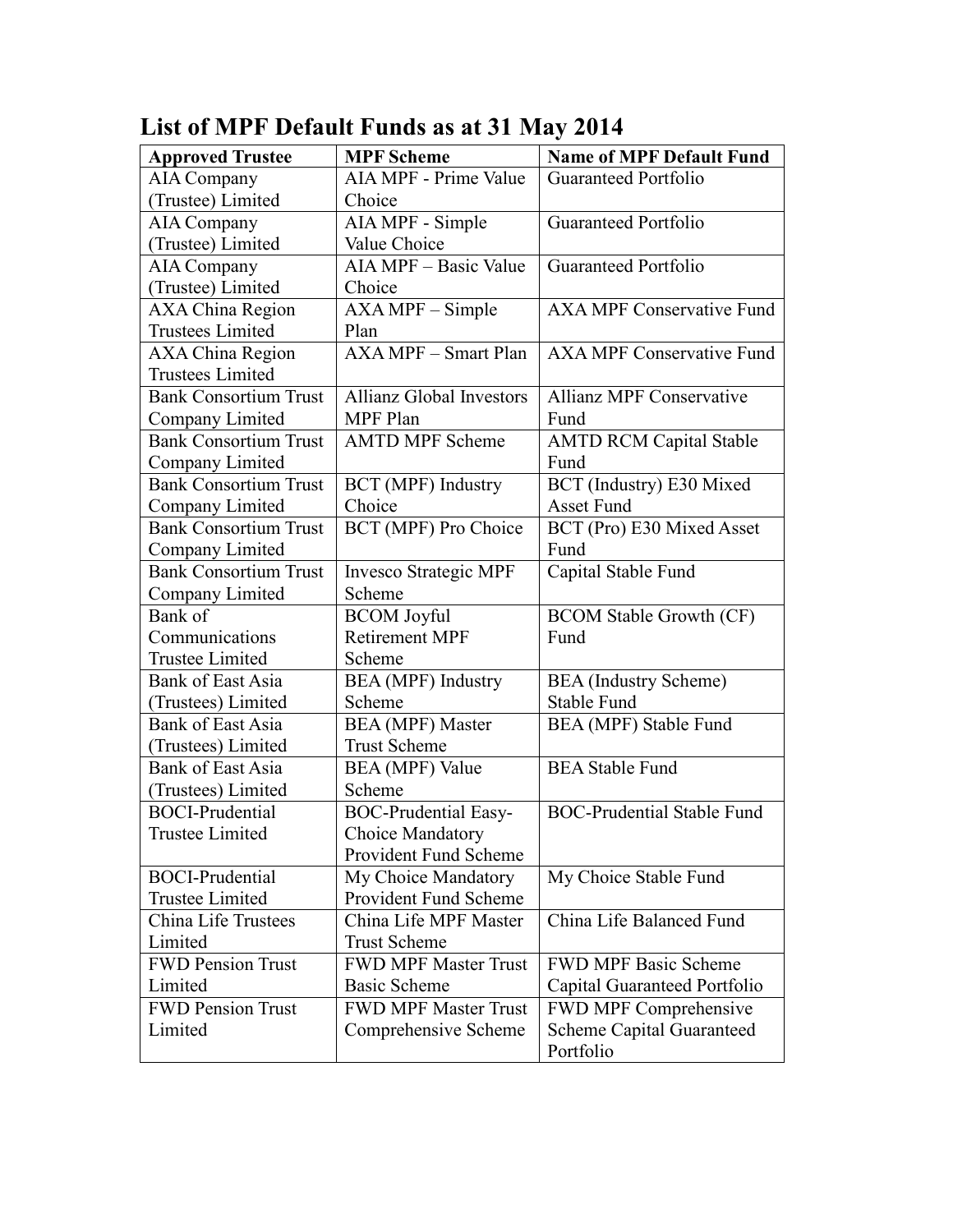| <b>Approved Trustee</b>    | <b>MPF</b> Scheme          | <b>Name of MPF Default Fund</b> |
|----------------------------|----------------------------|---------------------------------|
| <b>HSBC</b> Institutional  | <b>Fidelity Retirement</b> | Capital Stable Fund             |
| Trust Services (Asia)      | Master Trust <sup>*</sup>  | Fidelity SaveEasy 2020 Fund     |
| Limited                    |                            | Fidelity SaveEasy 2025 Fund     |
|                            |                            | Fidelity SaveEasy 2030 Fund     |
|                            |                            | Fidelity SaveEasy 2035 Fund     |
|                            |                            | Fidelity SaveEasy 2040 Fund     |
| <b>HSBC</b> Institutional  | <b>Haitong MPF</b>         | Haitong Asia Pacific            |
| Trust Services (Asia)      | <b>Retirement Fund</b>     | (excluding HK) Fund             |
| Limited                    |                            | <b>Haitong Global</b>           |
|                            |                            | Diversification Fund            |
|                            |                            | Haitong Hong Kong SAR           |
|                            |                            | Fund                            |
|                            |                            | Haitong Korea Fund              |
|                            |                            | Haitong MPF Conservative        |
|                            |                            | Fund                            |
| <b>HSBC Provident Fund</b> | Hang Seng Mandatory        | Global Bond Fund                |
| Trustee (Hong Kong)        | Provident Fund -           | Global Equity Fund              |
| Limited                    | SimpleChoice               | <b>MPF Conservative Fund</b>    |
| <b>HSBC Provident Fund</b> | Hang Seng Mandatory        | <b>MPF Conservative Fund</b>    |
| Trustee (Hong Kong)        | Provident Fund -           |                                 |
| Limited                    | SuperTrust                 |                                 |
| <b>HSBC Provident Fund</b> | Hang Seng Mandatory        | MPF Conservative Fund           |
| Trustee (Hong Kong)        | Provident Fund -           |                                 |
| Limited                    | <b>SuperTrust Plus</b>     |                                 |
| <b>HSBC Provident Fund</b> | <b>Hang Seng Mandatory</b> | <b>MPF Conservative Fund</b>    |
| Trustee (Hong Kong)        | Provident Fund -           |                                 |
| Limited                    | ValueChoice                |                                 |
| <b>HSBC Provident Fund</b> | <b>HSBC</b> Mandatory      | Global Bond Fund                |
| Trustee (Hong Kong)        | Provident Fund -           | Global Equity Fund              |
| Limited                    | SimpleChoice               | <b>MPF Conservative Fund</b>    |
| <b>HSBC Provident Fund</b> | <b>HSBC</b> Mandatory      | <b>MPF Conservative Fund</b>    |
| Trustee (Hong Kong)        | Provident Fund -           |                                 |
| Limited                    | <b>SuperTrust</b>          |                                 |
| <b>HSBC Provident Fund</b> | <b>HSBC</b> Mandatory      | <b>MPF Conservative Fund</b>    |
| Trustee (Hong Kong)        | Provident Fund -           |                                 |
| Limited                    | SuperTrust Plus            |                                 |
| <b>HSBC Provident Fund</b> | <b>HSBC</b> Mandatory      | <b>MPF Conservative Fund</b>    |
| Trustee (Hong Kong)        | Provident Fund -           |                                 |
| Limited                    | ValueChoice                |                                 |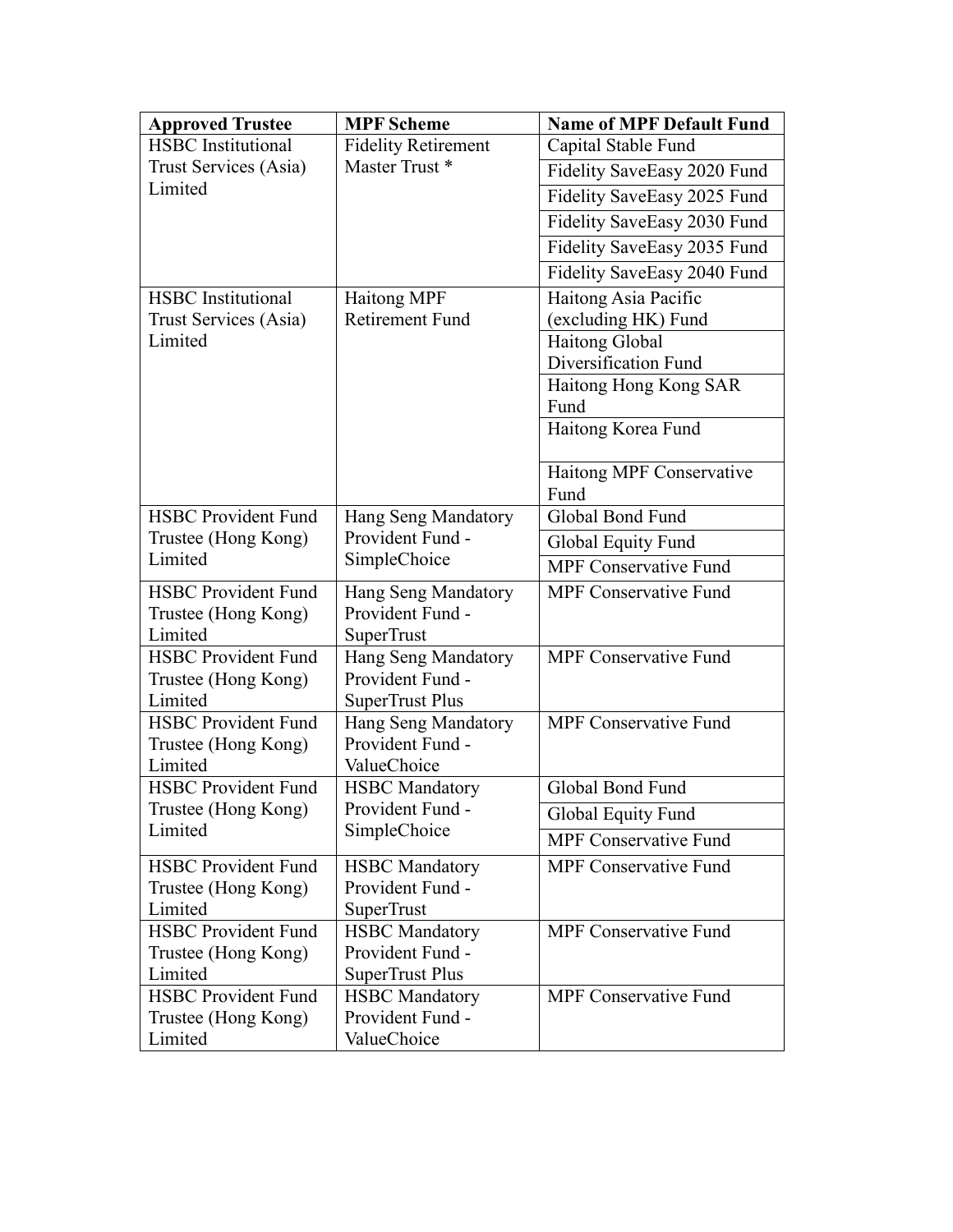| <b>Approved Trustee</b>               | <b>MPF</b> Scheme         | <b>Name of MPF Default Fund</b>         |
|---------------------------------------|---------------------------|-----------------------------------------|
| <b>HSBC Provident Fund</b>            | Schroder MPF Master       | <b>Schroder MPF Balanced</b>            |
| Trustee (Hong Kong)                   | <b>Trust</b>              | <b>Investment Portfolio</b>             |
| Limited                               |                           | Schroder MPF Capital Stable             |
|                                       |                           | Portfolio                               |
|                                       |                           | Schroder MPF Conservative               |
|                                       |                           | Portfolio                               |
|                                       |                           | Schroder MPF Stable Growth<br>Portfolio |
| <b>Manulife Provident</b>             | Manulife Global Select    | Manulife MPF Interest Fund              |
| <b>Funds Trust Company</b><br>Limited | (MPF) Scheme              |                                         |
| <b>MassMutual Trustees</b>            | <b>MASS Mandatory</b>     | Asian Balanced Fund                     |
| Limited                               | Provident Fund Scheme     | Asian Pacific Equity Fund               |
|                                       |                           | European Equity Fund                    |
|                                       |                           | Global Bond Fund                        |
|                                       |                           | Global Equity Fund                      |
|                                       |                           | <b>Global Growth Fund</b>               |
|                                       |                           | Global Stable Fund                      |
|                                       |                           | Greater China Equity Fund               |
|                                       |                           | <b>Guaranteed Fund</b>                  |
|                                       |                           | Hong Kong Equities Fund                 |
|                                       |                           | <b>MPF Conservative Fund</b>            |
|                                       |                           | <b>US Equity Fund</b>                   |
| Principal Trust                       | Principal MPF Scheme      | Principal HK Dollar Savings             |
| Company (Asia)                        | Series 600                | Fund                                    |
| Limited                               |                           |                                         |
| Principal Trust                       | Principal MPF Scheme      | Principal HK Dollar Savings             |
| Company (Asia)                        | Series 800                | Fund                                    |
| Limited                               |                           |                                         |
| <b>RBC</b> Investor Services          | <b>SHKP MPF Employer</b>  | <b>Standard Chartered MPF</b>           |
| Trust Hong Kong<br>Limited            | Sponsored Scheme          | Conservative Fund - SHKP                |
| <b>RBC</b> Investor Services          | <b>Standard Chartered</b> | <b>Standard Chartered MPF</b>           |
| <b>Trust Hong Kong</b>                | MPF Plan - Advanced       | Conservative Fund -                     |
| Limited                               |                           | Advanced                                |
| <b>RBC</b> Investor Services          | <b>Standard Chartered</b> | <b>Standard Chartered MPF</b>           |
| <b>Trust Hong Kong</b>                | MPF Plan - Basic          | Conservative Fund - Basic               |
| Limited                               |                           |                                         |
| Sun Life Trustee                      | Sun Life Rainbow MPF      | Sun Life First State MPF                |
| Company Limited                       | Scheme                    | Stable Income Fund                      |
| Ageas Trustees (HK)                   | <b>Ageas Master Trust</b> | Ageas Global Balanced Fund              |
| Limited                               | MPF Scheme **             |                                         |